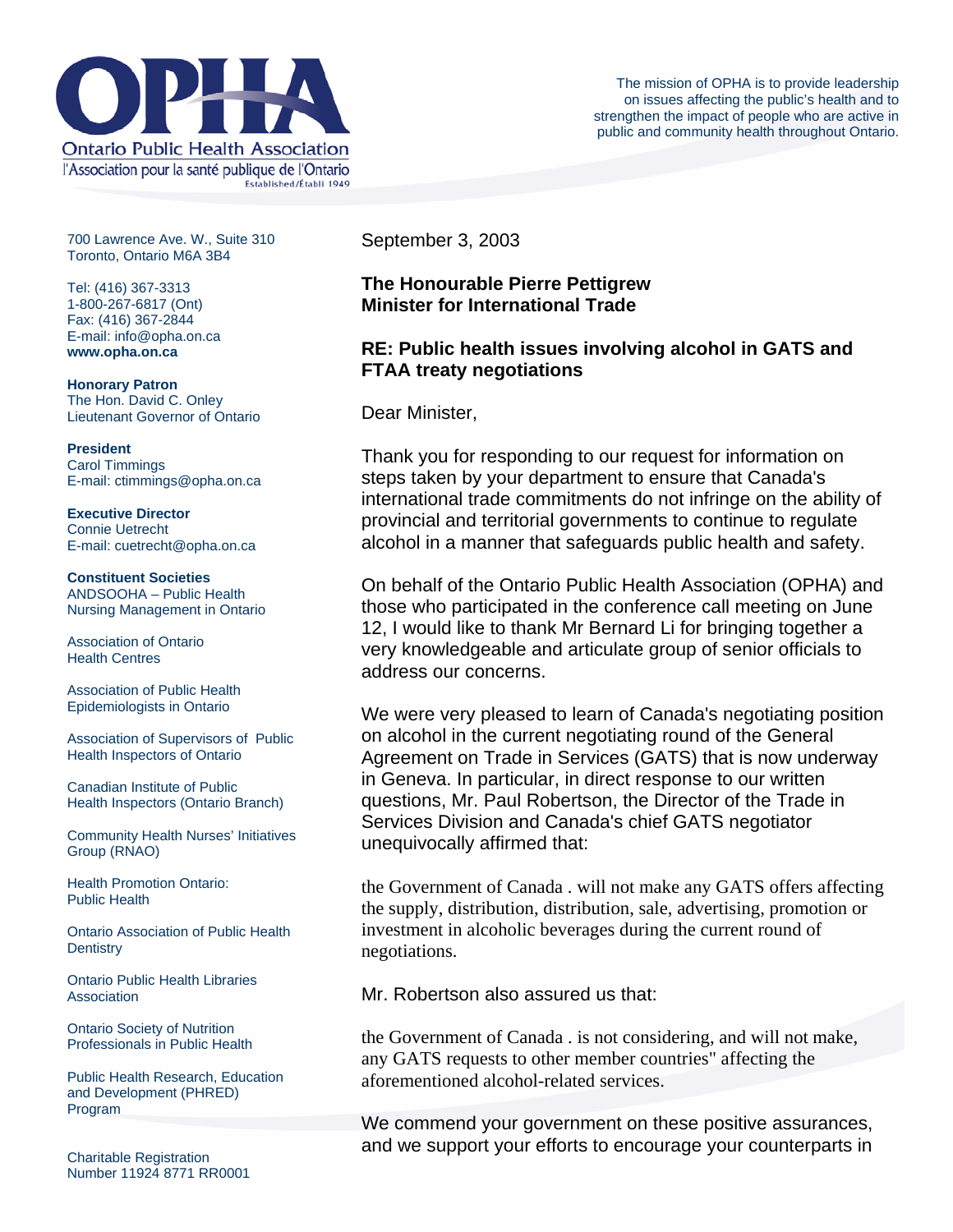other countries to take similar positions in ongoing GATS negotiations.

There are, however, a number of items of interest and concern that remain outstanding following the conference call.

## **1. The GATS "governmental authority" exclusion**

In the event of a GATS dispute, we remain concerned that the treaty's exclusion for "services supplied in the exercise of governmental authority" is likely to provide little if any meaningful protection from GATS rules for alcohol-related measures. Your officials acknowledged that the scope of this exclusion is uncertain. We also understand that under international trade law it is almost certain to be interpreted restrictively. It is our view, therefore, that the GATS "governmental authority" exclusion cannot reasonably be considered-as one federal official characterized itas part of a "belt-and-suspenders" approach to safeguarding alcohol-related measures. We would like to re-emphasize that in this and future GATS negotiations, the Government of Canada should not rely on the effectiveness of the "governmental authority" exclusion and should instead continue the prudent course of not making any GATS offers affecting alcohol measures.

**2. 'Listing or losing' provincial measures in committed service sectors** Another area of concern is the apparent need to list sub-national non-conforming measures in committed sectors in order to protect them. During the conference call, it was suggested that the Government of Canada could, in making GATS market access and national treatment commitments, specify the geographical scope of commitments in a particular service sector so as to restrict the commitment to a particular province without the need for protective limitations to be made for other provinces' non-conforming measures.

We remain concerned that the contrary may be true; that in any sector or subsector where commitments are made, each non-conforming provincial measure would have to be described as a limitation in order to be protected-a complex and onerous task.

In the 1994 Canadian schedule of GATS specific commitments, we see no examples where commitments were limited to a single province or set of provinces. Instead, commitments were made on the basis of the entire national territory, and non-conforming measures that provinces or territories wished to maintain were described as limitations.

The revised GATS Scheduling Guidelines appear to indicate that the same approach is to be used in the current round of negotiations. These guidelines state:

5. "Is it necessary in a schedule to describe the geographical scope of limitations to market access and national treatment where they exist at regional or sub-federal level?

"In a committed sector if a Member wishes to maintain a measure which is inconsistent with Article XVI or XVII, it must be entered as a limitation in the appropriate column. As measures, for the purpose of this Agreement according to Article I:3(a)(i), include measures taken by central, regional or local government, *the entry should describe the geographical scope of measures where they do not cover the entire national territory*." (italics added)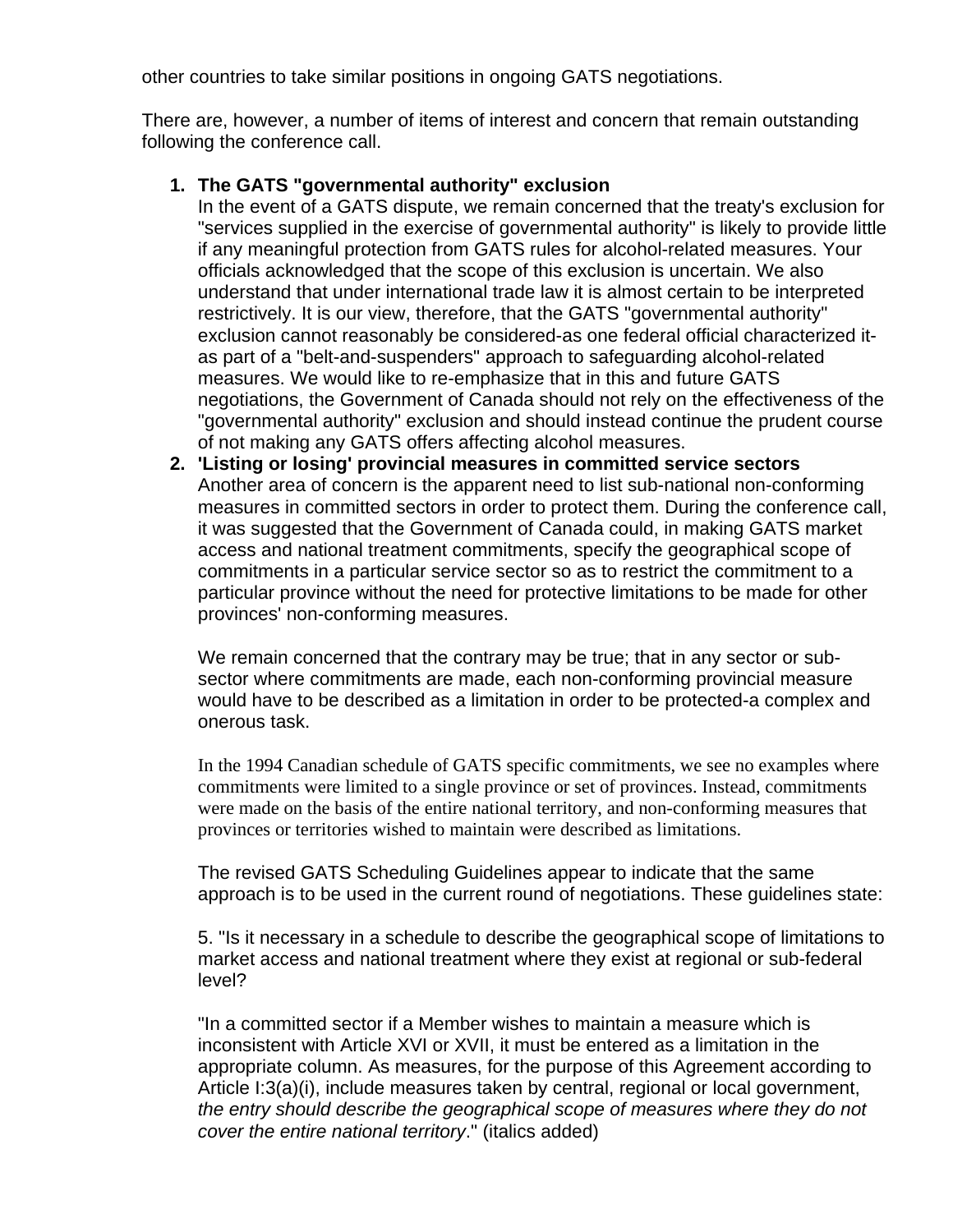Source: World Trade Organization, Committee on Specific Commitments, Revision of Scheduling Guidelines, Note by the Secretariat, "MTN.GNS/W/164 and 164/Add.1, 5 March 1999. S/CSC/W/19.

The evidence appears to indicate that there is no provision to limit the geographical scope of commitments to a specific province or set of provinces as was suggested in the conference call. Rather, it is the geographical scope of the non-conforming measures that has to be described. In other words, provincial and territorial nonconforming measures in committed sectors would have to be "listed or lost".

We would appreciate further clarification on this important point.

## **3. GATS Domestic Regulation negotiations**

The potential impact of ongoing GATS negotiations on Domestic Regulation also remains of concern to the OPHA. These negotiations, far from affecting a narrow "slice" of government regulation as was suggested, could have grave consequences for the ability of governments to regulate alcohol in the public interest.

These negotiations are aimed to develop "any necessary disciplines" on "measures relating to qualification requirements and procedures, technical standards and licensing requirements" to ensure that they "do not constitute unnecessary barriers to trade in services" (Article VI:4). Critically, these proposed restrictions are being designed to include some form of "necessity test" - that is, domestic regulations must not be more restrictive than necessary; and that any measures adopted must be necessary to achieve a specified legitimate objective.

If agreed to, these proposed rules could affect the ability of governments to regulate alcohol in a number of important ways. For example, they could fetter governments' ability to set or maintain:

- o conditions on the establishment of alcohol retail outlets, or put limits on their number;
- o specialized training for alcohol sellers and servers to reduce sales to intoxicated individuals and to young people;
- o special standards for soft drinks containing alcohol, which are particularly attractive to young people.

It is our understanding that these proposed treaty restrictions are among the most restrictive ever contemplated and would apply 'across-the-board' with no exception for public health or any other legitimate public policy purpose. We urge the Government of Canada to suspend its support for the development of GATS Domestic Regulation "disciplines" pending a more thorough and open examination of the potential impacts of these negotiations on public health in Canada and elsewhere.

### **4. Treatment of alcohol-containing soft drinks in GATS**

The classification of soft drinks containing alcohol in international treaties was also considered briefly in the conference call. We were assured that alcohol-containing soft drinks-commonly referred to in Europe as "alcopops"-are considered "alcoholic beverages" for the purposes of the GATS. We would appreciate receiving confirmation that the limitations that now exist in the GATS for "liquor, wine and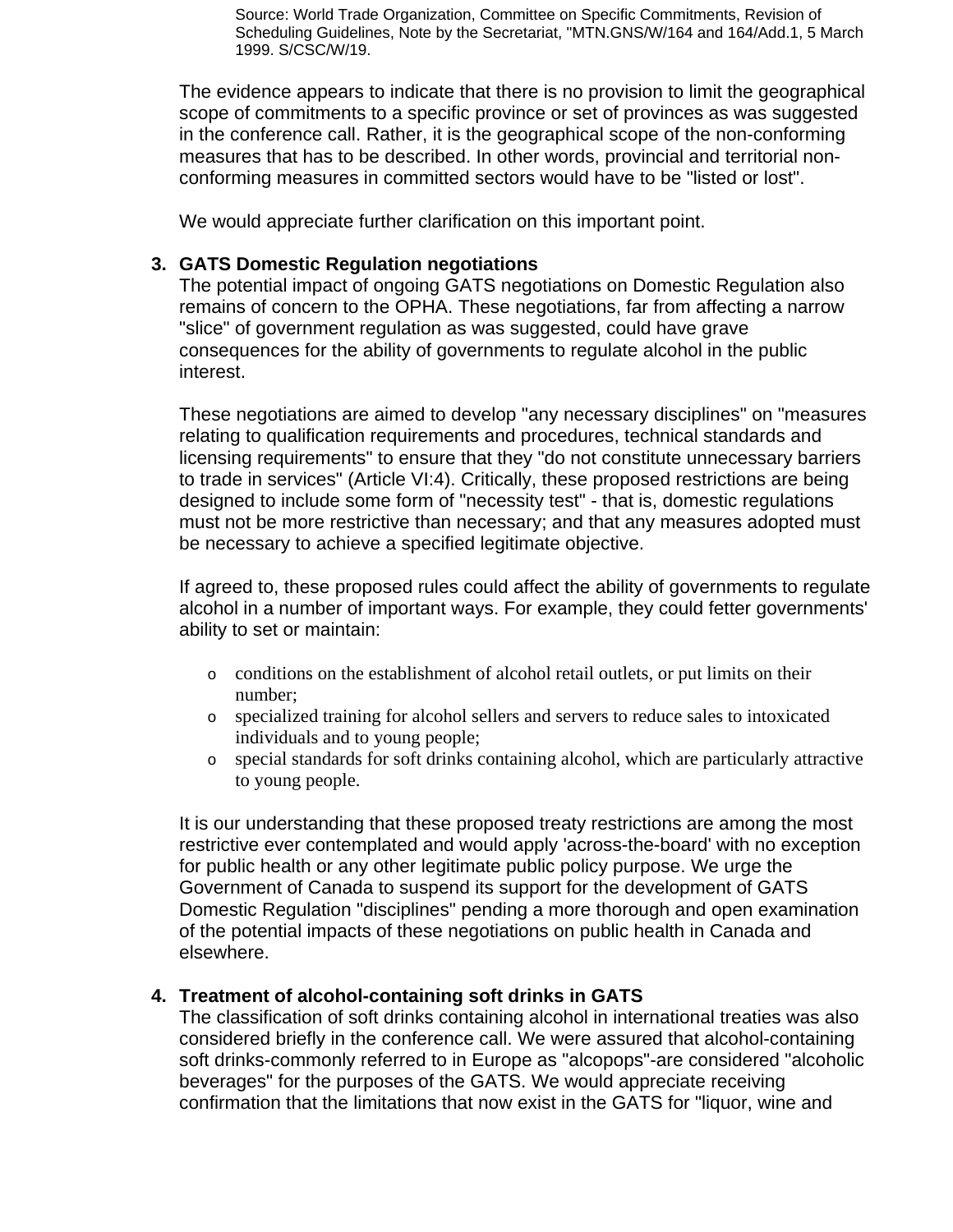**5. Information on GATS alcohol-related initial requests submitted to Canada** Earlier this year, the secrecy of the GATS negotiating process was breached when the European Communities' initial negotiating requests were leaked and posted on the internet. This leak indicates that the EC is formally seeking the permanent elimination of alcohol controls and restrictions in the United States, Canada and many other countries. A different leak from another source indicates that the U.S. Government - just like the EC -- is also requesting an end to alcohol controls in other countries.

While we understand officials' unwillingness to confirm these leaks, we also appreciate your statements about the need for greater "transparency" in the GATS negotiation process. In the interest of protecting public health both in Canada and elsewhere, we are keenly interested in learning from you the nature and number of GATS initial requests affecting alcohol that the Government of Canada has received from other GATS members.

## **6. Request for alcohol to be 'carved-out' of the proposed FTAA**

In light of your government's gratifying assurance on the GATS, we would also appreciate receiving confirmation that it is the position of the Government of Canada to ensure that alcohol is beyond the reach of the proposed FTAA. In particular, we would appreciate learning that the Government of Canada will not sign a Free Trade Areas of the Americas agreement unless it excludes all government measures affecting alcohol-whether as a "good," "service," or "investment".

### **7. Response to CAMH letter**

Finally, we would be interested in your Department's response to the concerns and recommendations made by Dr. Paul Garfinkel, President and CEO of the Centre for Addiction and Mental Health, in a recent letter to Suzanne Vinet, Director General Foreign Affairs and International Trade.

In the meantime, the Ontario Public Health Association will continue to monitor trade negotiations and the decisions of international trade tribunals. We appreciate the opportunity for further liaison with officials at the Department of Foreign Affairs and International Trade and officials at Health Canada, as well as officials from the Ontario Ministry of Enterprise, Opportunity and Innovation and elsewhere to ensure that the health community's concerns regarding alcohol policy and international trade continue to be actively considered.

Once again, thank you very much for taking the time to respond to these important concerns. We look forward to working with the Government of Canada to ensure that in global, regional or bilateral trade treaty negotiations, the preservation and protection of public health and safety are made paramount.

Sincerely,

Dr. Jack Lee Executive Director Ontario Public Health Association